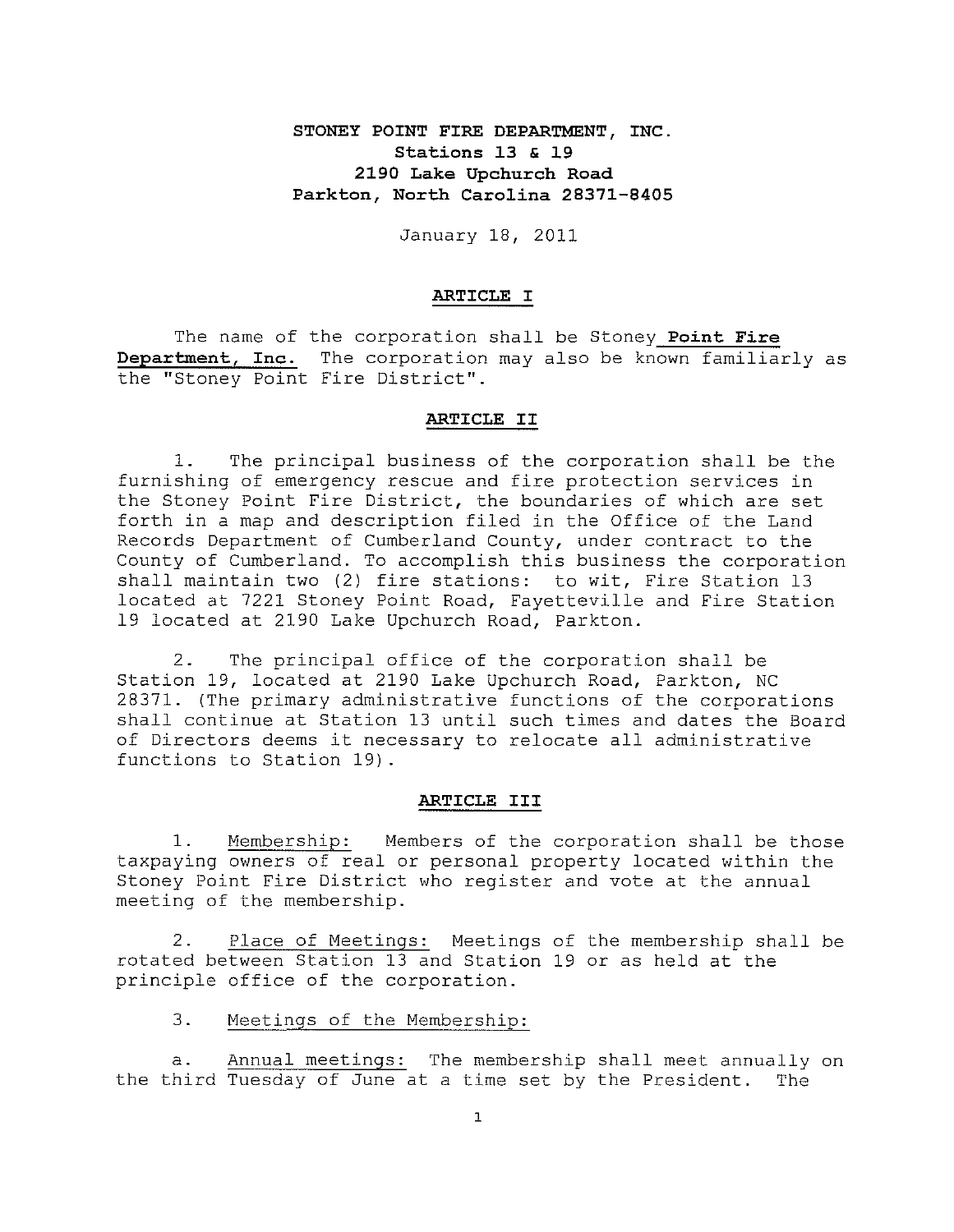Secretary of the Corporation shall cause to be published in a newspaper of general circulation in the County of Cumberland a notice of the time, date, place, and purpose(s) of the annual meeting. Such notice shall be published at least two weeks prior to the date of the annual membership voter registration deadline. (During election years voters registration deadline shall be two (2) weeks prior to the election/annual meeting date.) One purpose of the annual meeting during election years shall be the election of the Board of Directors of the corporation. Other business of the membership may be transacted, provided that the purpose of Such business is included in the published notice of the annual meeting. ALL annual meetings will be conducted at the Principle office of the Corporation Station 19.

b. Substitute annual meeting: If, in the discretion of the President, the annual meeting of the corporation cannot be held on the day designated by these by laws, a substitute annual meeting may be held at the call of the President any time during the month of June. The Secretary shall provide notice of the meeting as set forth in Section 3, a., of this Article III. A substitute meeting so held shall be designated and treated for all purposes as the annual meeting of the corporation.

c. Special meetings: Special meetings of the membership may be called at any time at the call of the President or the Board of Directors upon published notice as set forth in Section 3, a., of this Article III, to include notice of the purpose(s) of such meeting.

d. Registration of Members: Persons qualified to be members in order to attend and vote at meetings of the membership shall first register in a roll book maintained at the principal office of the corporation, on or before the date of the voter registration deadline, and thereafter shall have the rights and privileges of members as such meeting. The roll book shall be maintained as a permanent record of the corporation.

e. Quorum: Any number of members at an annual, substitute annual or special meeting shall constitute a quorum.

f. Rules of Order:

(1) Order of Business: The order of business shall be as follows:

- (a) Roll call
- (b) Reading and approval of the
	- Minutes of the last meeting
- (c) Report of the Fire Chief(s)
- (d) Report of the Treasurer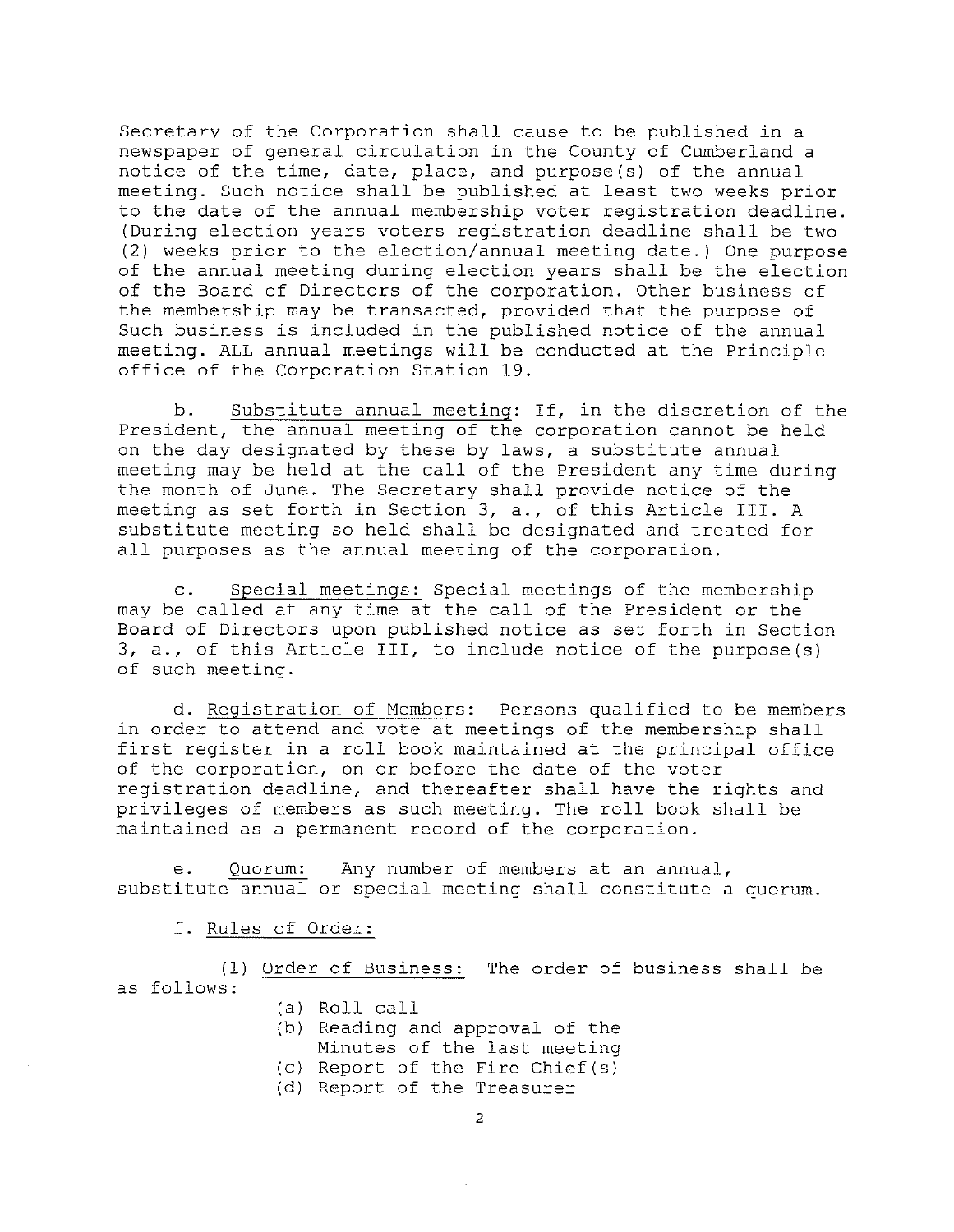- (e) Reports of Committees
- (f) Old business
- (g) New business
- (h) Elections (if applicable)
- (I) Adjournment

(2) Other Rules: In the conduct of business Roberts Rules of Order, latest edition, shall be used.

# **ARTICLE IV**

1. The corporation shall be managed by a Board of Directors, acting in accordance with these by-laws and the laws of the State of North Carolina and Cumberland County.

2. Number of Directors: There shall be seven (7) directors on the Board of Directors. Three of the directors shall be owners of real or personal property located in the Lake Upchurch community, the boundaries of which are the same as the boundaries of the area of responsibility of the former Lake Upchurch Volunteer Fire Department, Inc. Four of the directors shall be owners of real or personal property located in the former area of responsibility of the Stoney Point Volunteer Fire Department, Inc., prior to the consolidation of such areas into the unified Stoney Point Fire District. In the event that there are no qualified candidates nominated to fill a director position(s) in either category, any candidate qualified to be a member of the corporation may be nominated and elected to fill such position(s) .

3. Election of Directors: Only members of the corporation may be nominated and elected as directors. Four directors shall be elected for a four (4) year term at annual meetings held on national election years (2012, 16, 20, etc). Three (3) directors shall be elected for a four (4)year term at annual meetings held on state and local election years (2014, 18, 22, etc). Two of the director positions to be held by persons with property located in the Lake Upchurch community shall be filled in different election years. Directors shall assume their office immediately upon<br>election. The following rules shall govern the conduct of The following rules shall govern the conduct of the election:

a. Elections shall be by secret ballot.

b. Ballots in election of directors shall not be cast by proxy.

c. Nominations shall be made from the floor at the commencement of the election business during the designated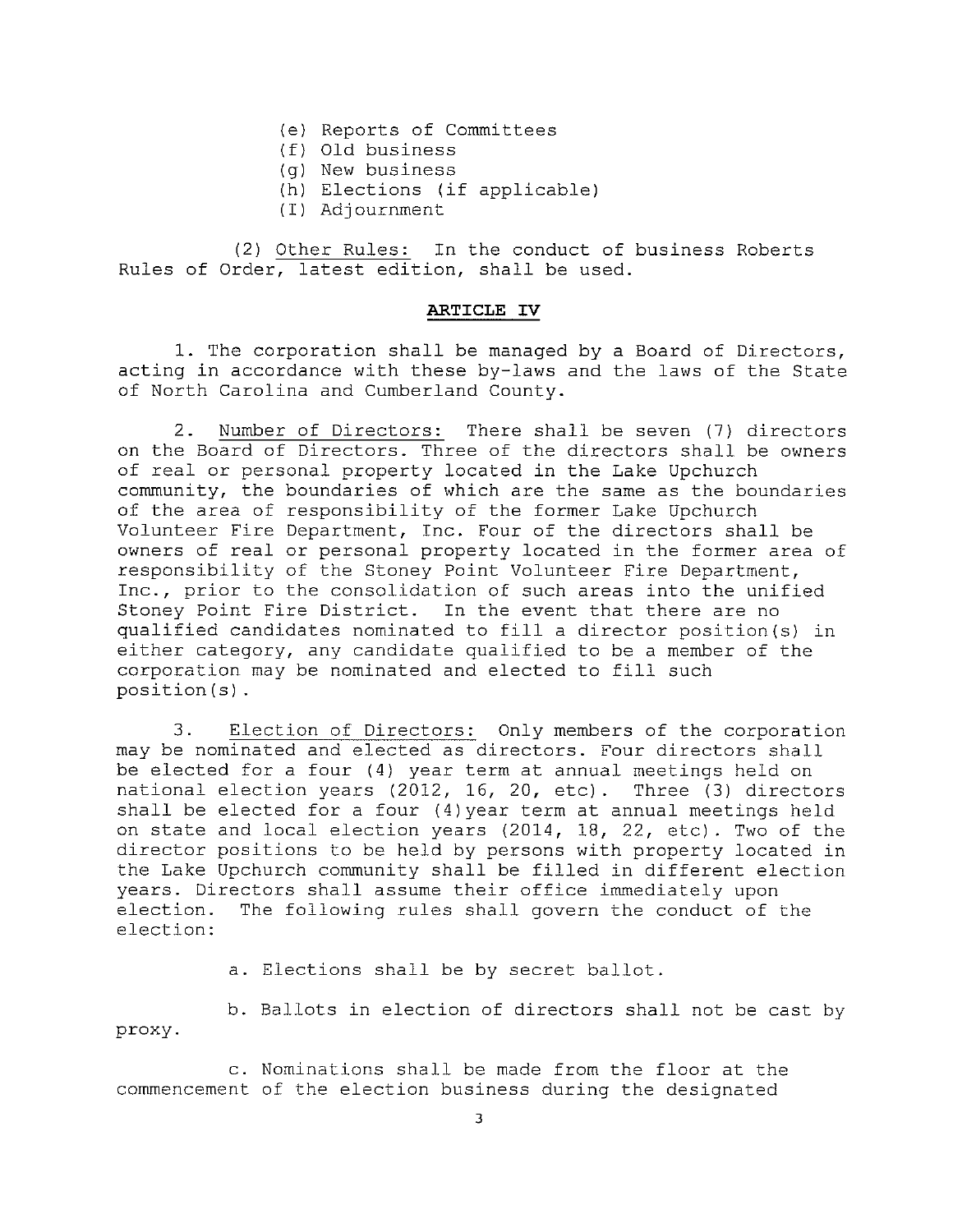annual election meeting.

d. All members registered in the roll book will vote on all nominees.

4. Vacancies: In the event of a vacancy in a director's position, the Board of Directors shall appoint a member either from the roll book of the last annual meeting, or if a qualified member cannot be found on the roll book, appoint a taxpaying owner of real or personal property located within the Stoney Point Fire District to fill the unexpired term of that position.

# 5. Meetings of the Board:

a. Regular meeting: Regular meetings of the Board of Directors shall be held on the third Tuesday of each month at 7:30 PM. Regular meetings will be rotated between the two (2) Stations (Station 13 & 19) of the corporation.

b. Special meetings: A special meeting of the Board of Directors may be called by any Board member upon giving two days notice to all other Board members and Fire Chief. The notice shall specify the date, time and purpose of the meeting. Special meetings shall be held at the principle office of the corporation.

c. Quorum: A majority of the members of the Board of Directors constitutes a quorum at any meeting of the Board.

d. Action: The vote of a majority of the members present at a meeting of the Board of Directors, if those present constitute a quorum, shall be action of the Board. Any action which may be taken at a meeting of the Board of Directors may be taken without a meeting if consent in writing, setting forth the action so taken, shall be signed by all the directors entitled to vote on such action and filed with the Secretary of the corporation to be kept in the minute book as a permanent corporate record.

e. Rules of Order: The order of business and parliamentary rules for the Board of Directors shall be as set forth in Section 3., e., of Article III for meetings of members of the corporation.

6. Powers of the Board: The Board of Directors shall have all those powers necessary to affect the general control and management of the corporation, to include by way of example and not limitation, the power to make leases, purchases, contracts, and agreements the Board deems proper. The Board shall take such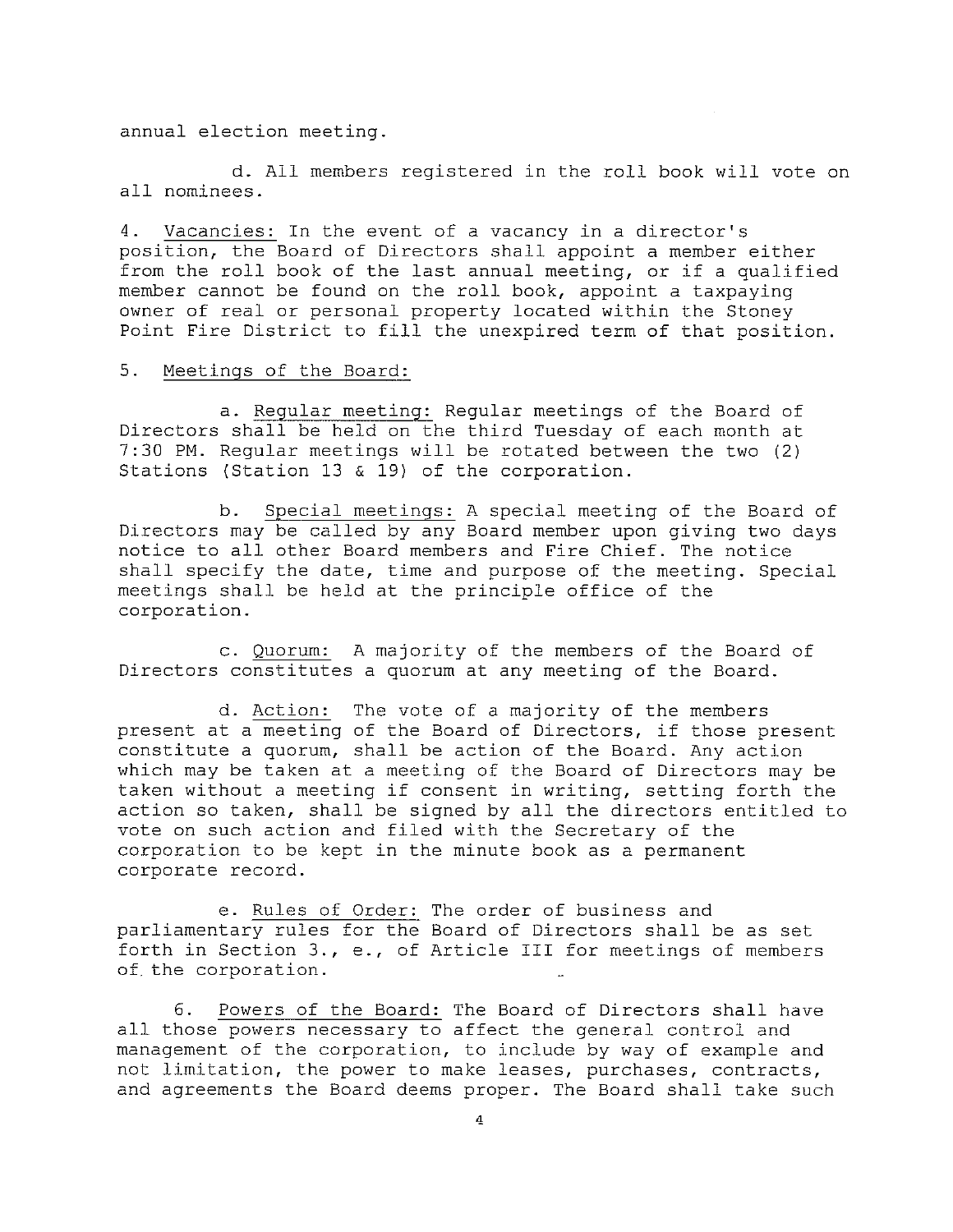action as it deems necessary to carry out the fundamental purpose of the corporation to provide rescue and fire protection to the Stoney Point Fire District and otherwise to act in the best interest of the corporation, but not inconsistent with the charter and bylaws of the corporation and the laws of the State of North Carolina and the County of Cumberland.

**7.** Duties of the Board: The Board of Directors shall:

**a.** Appoint officers of the corporation as set forth in Article V below.

**b.** Appoint a Fire Chief and Assistant Fire Chiefs to carry out the duties of their office set forth in Article VI, below.

**c.** Conduct such inspections, audits and examinations necessary to ensure that the monies, equipment and facilities of the corporation are used and maintained exclusively for the purposes of the corporation.

**d.** Appoint committees and designate the duties thereof as it deems proper to assist in the management of the corporation.

**8.** Removal of Directors: Board members can be removed from the board of directors by the following actions.

- **a.** Render a Resignation or quit.
- **b.** Death
- **c.** Felony Criminal Charges/conviction as a result of misconduct. (Requires a review of directors and board action) .
- **d.** Missing three (3) consecutive meetings without being duly excused. (The President/Fire Chief shall have the authority to excuse members from meetings)
- **e.** Voted out of office.
- **f.** Minutes should reflect roll call indicating excused and unexcused absences.

#### **ARTICLE V**

Officers of the corporation shall consist of the following persons with the following duties:

**1.** There shall be one each of the following officers:

**a.** President

**b.** Vice-president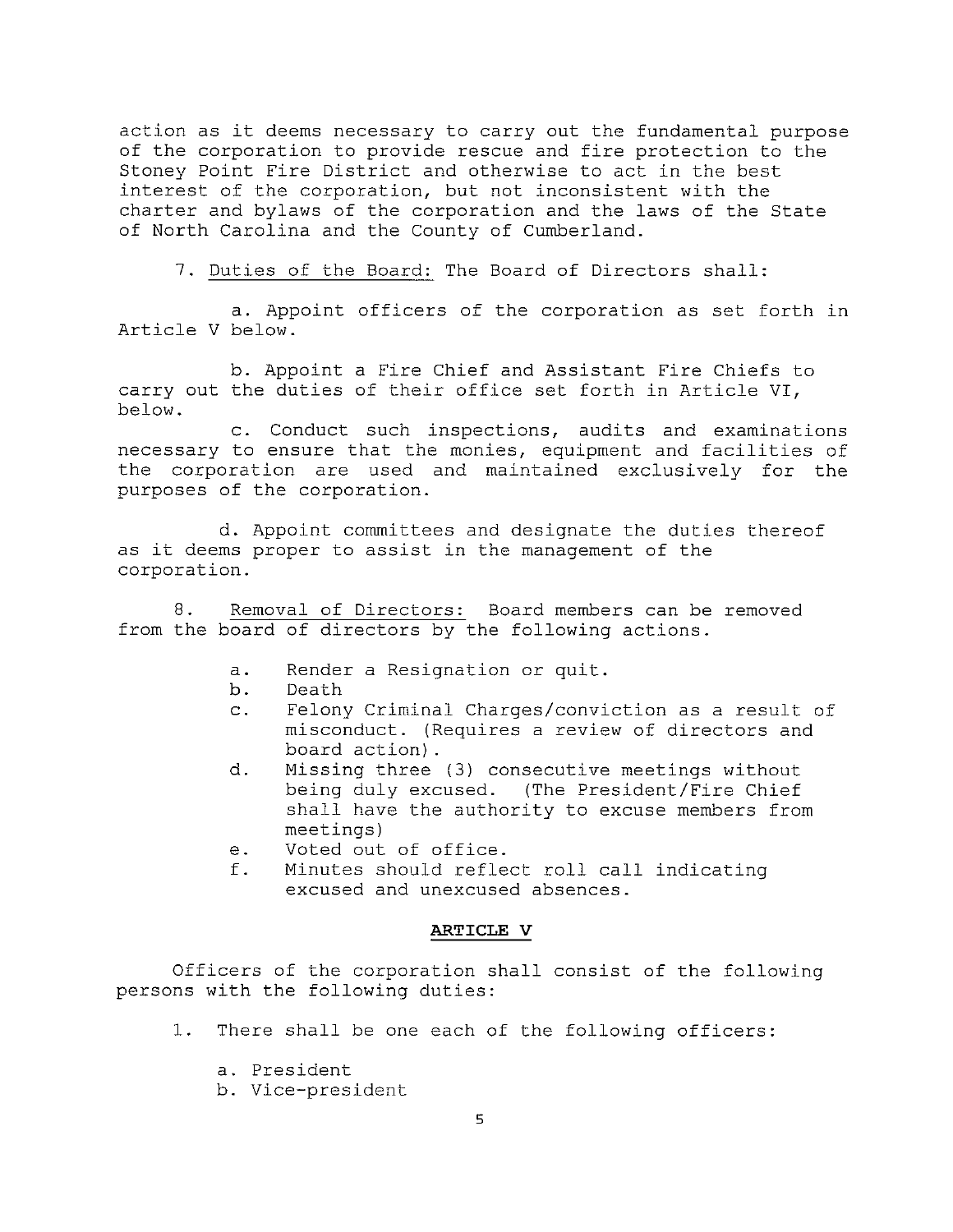**c.** Secretary

**d.** Treasurer

**2.** The foregoing officers shall be appointed by the Board of Directors from among the members of the Board of Directors. No director may hold more than one office. Officers shall serve at the will of the Board of Directors. Vacancies among the officer positions shall be filled by appointment by the Board as such vacancies occur. Corporate officer shall be elected to a two (2) year term, with elections of corporate officer being held immediately following general elections.

**3.** The duties of the officers of the corporation shall be as follows:

**a.** President: The president shall preside at meetings of the members of the corporation and, as Chairman of the Board of Directors, at meetings of the Board. He shall have such other duties otherwise prescribed in these bylaws and as may be from time to time assigned to him by the Board.

**b.** Vice-president: The vice-president shall serve in the capacity of the President, in the latter's absence, assist the president in the discharge of the duties of such office, and discharge such other duties as may be from time to time assigned to him by the Board.

**c.** Secretary: The secretary shall take, transcribe, record and certify minutes of meetings of the members of the corporation and of the Board of Directors; maintain these and other permanent records of the corporation; to prepare, send and receive the correspondence of the corporation; attest to signatures of officers and agents of the corporation; maintain and affix the seal of the corporation; and give and publish notice of meetings as prescribed in these bylaws.

**d.** Treasurer: The treasurer shall take and maintain custody of the funds of the corporation; shall pay the accounts payable to the corporation upon approval of such payment by the Board of Directors; to prepare an annual budget for the corporation; to cause to be made an annual audit of the financial condition of the corporation to be presented at meetings of the members of the corporation and the Board of Directors; to be bonded in the amount specified by the Board of Directors.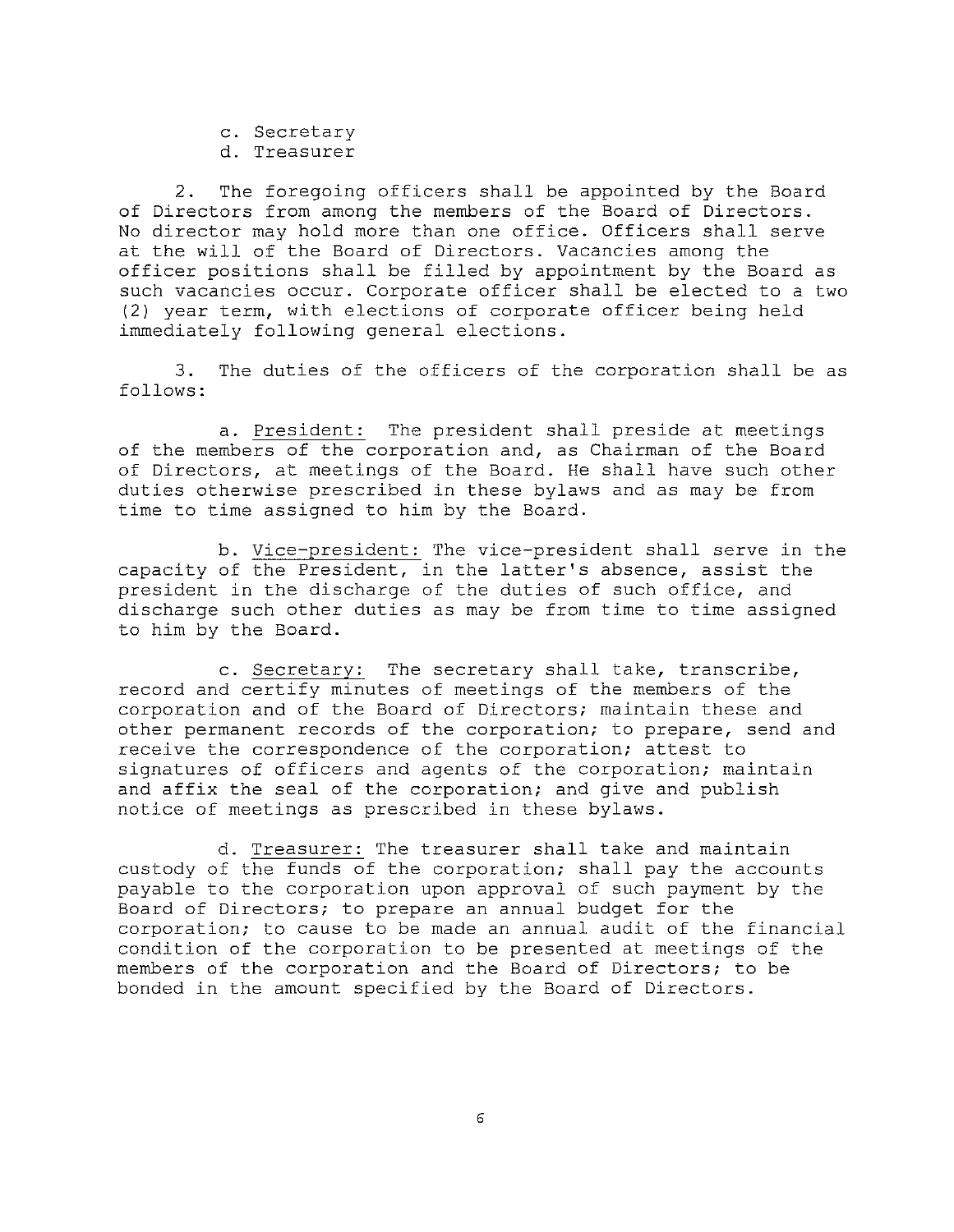#### **ARTICLE VI**

1. The fire protection services of the corporation shall be performed by a Fire Chief, Assistant Fire Chiefs, Line Officers (Captains and Lieutenants) and active Firemen/Emergency Rescue and Medical Technicians. Such officials, including active rescue, emergency medical technicians and firemen, shall not serve concurrently as directors or officers of the corporation. The manner of appointment and duties and authority of these officials shall be as follows:

a. Appointment: The Fire Chief is appointed by and serves at the will of the Board of Directors. No person shall be appointed Fire Chief unless that person is qualified in accordance with the National Fire Protection Association (NFPA) 1021 Standard for Fire Officer Professional Qualifications (Minimum Level III)and has a minimum of ten (10) years active membership with the Stoney Point Fire Department Inc., or another qualified/rated department and has received training or equivalent experience in all aspects of emergency medical, rescue, emergency management and fire protection services, and has served in a senior leadership capacity in fire protection services. The newly appointed Fire Chief will have 18 months from the date of appointment to obtain Fire Officer Level IV Certification. The Fire Chief must reside within 20 road miles of either fire station of the Stoney Point Fire District or as approved by the Board of Directors.

b. Duties of the Fire Chief: The duties of the Fire Chief shall be determined by the Board of Directors and shall include, but not be limited to, the following:

(1) Call and preside at all meetings of the line officers and active members of the corporation.

(2) Establish fire protection standard operating procedures for the fire District, supervise the conduct of emergency service protection operations to ensure compliance with such standards, and render all reports concerning such operations required by law. The Fire Chief is expected to be present at all major and significant fire protection operations.

(3) Establish and supervise training programs for line officers and active firefighters/rescue and emergency medical technicians.

(4) Attend all meetings of the corporation and Board of Directors and render such reports as these bodies may from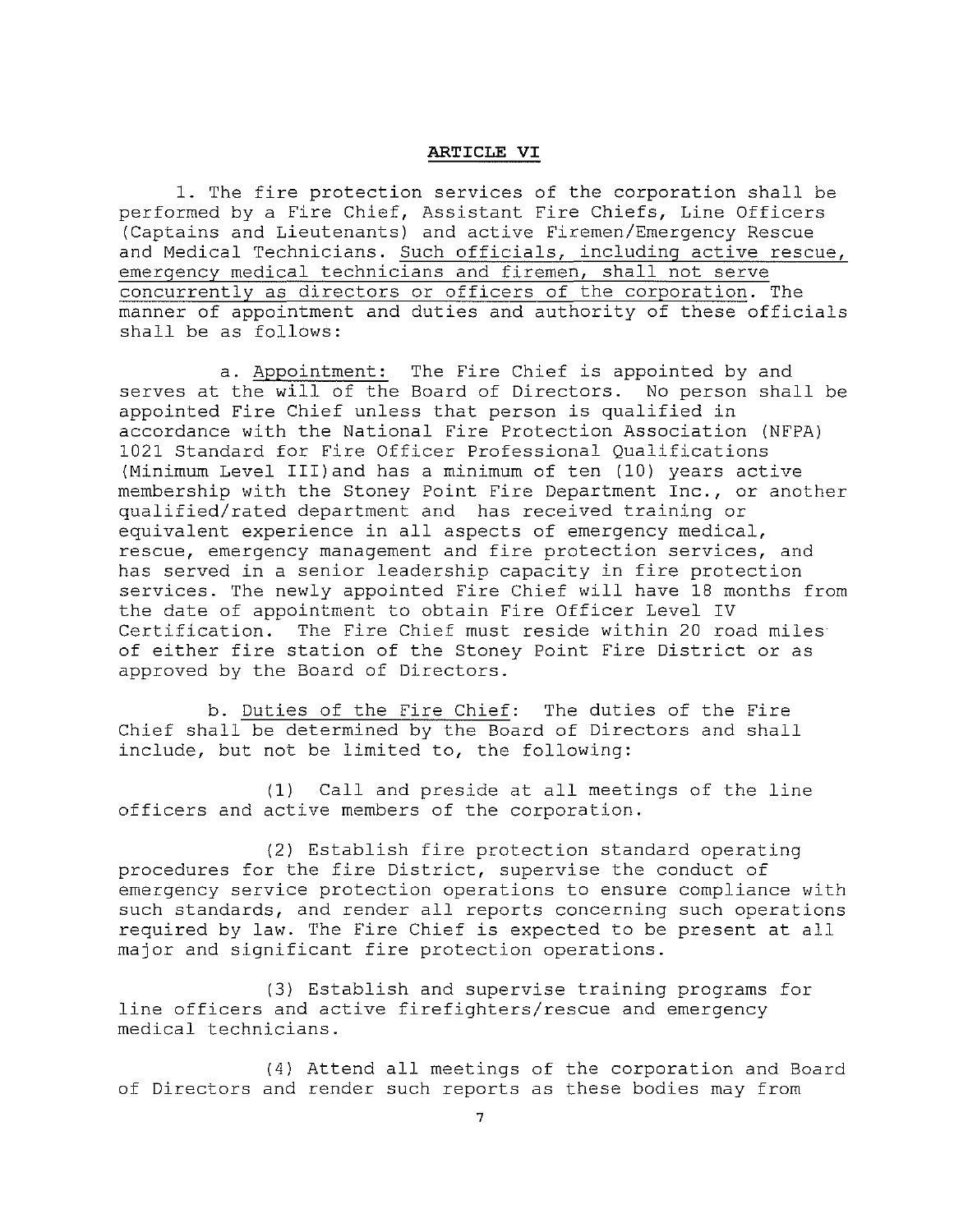time to time require.

(5) Supervise the daily administration of the corporation's activities in accordance with the Charter and bylaws of the corporation.

(6) With approval of the Board, purchase equipment and supplies to be used for fire protection services; establish property accountability performance and repair and maintenance activity.

(7) Perform all other supervisory and managerial tasks assigned by the Board of Directors.

(8) Attend required fire chiefs, rescue and EMS meetings at county and state levels.

**2.** Assistant Fire Chiefs: There shall be sufficient Assistant Fire Chiefs for the District. (l-Deputy Fire Chief & **3-** Assistant Fire Chief in order to sufficiently cover the two (2) station) district.

**a.** Appointment: The Assistant Fire Chiefs shall have the same qualifications as the Fire Chief. Assistant Fire Chiefs will be nominated by the Fire Chief to the Board for confirmation and appointment. Assistant Fire Chief's must meet the requirements of Fire Officer Level III as outlined in NFPA 1021. If nominees made by the Chief are not acceptable to the board, the board may nominate and appoint as appropriate. Assistant Fire Chiefs will also serve at the will of the Board of Directors.

**b.** Duties of Assistant Fire Chiefs:

(1) Establish and supervise training programs for line officers and active firemen in accordance with laws and insurance regulations of the State of North Carolina.

(2) Attend all meetings called by the Fire Chief and make any reports required by the Chief; when requested, attend all meetings of the members of the corporation and Board of Directors and render such reports as these bodies may from time to time require in the absence of the Fire Chief.

(3) Attend meetings of the County Fire Chief's Association and represent the fire district on various association committees' assigned by the association president.

(4) Supervise the daily administration of the station in accordance with directives of the Fire Chief and the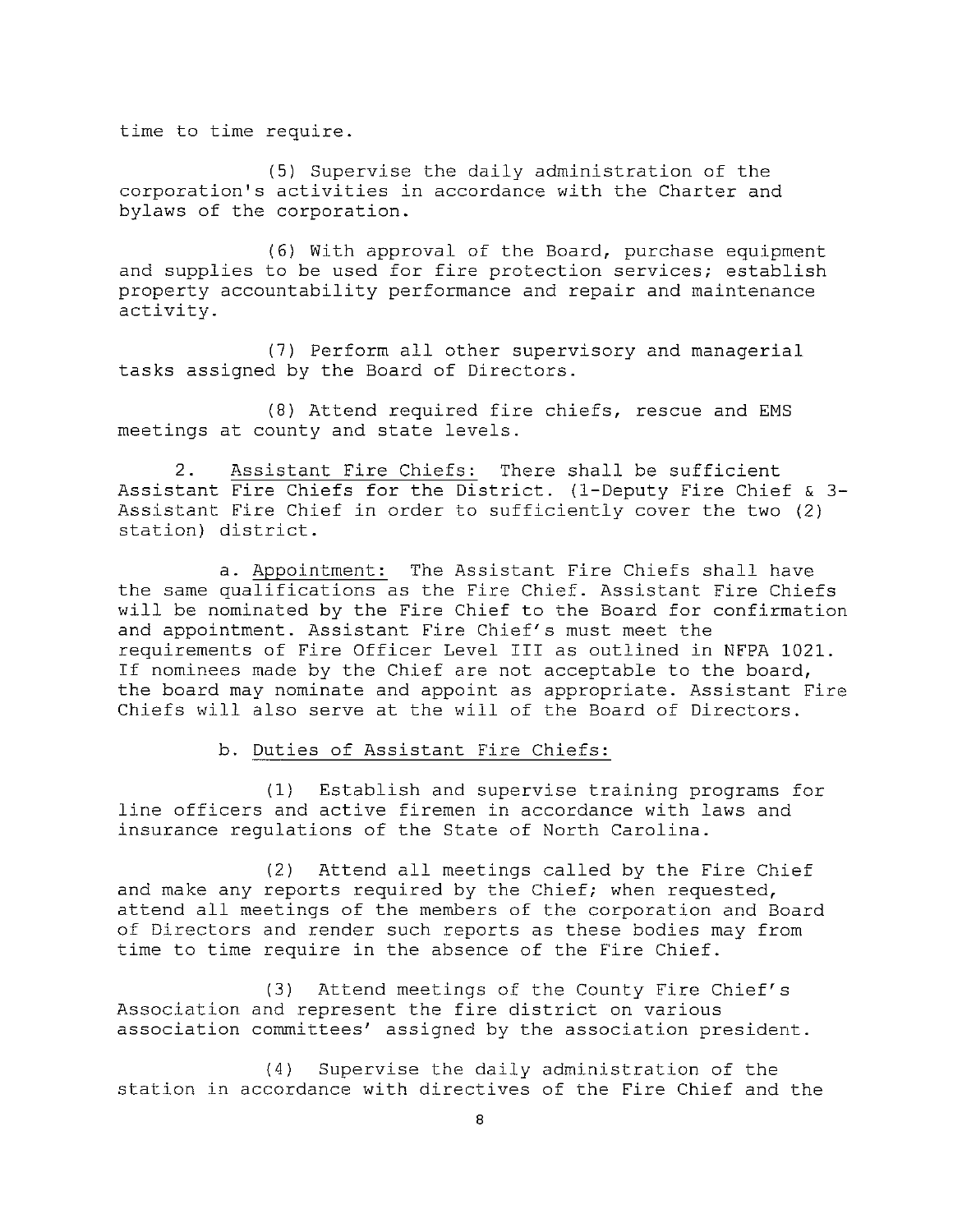Charter and bylaws of the corporation.

(5) Assist the Fire Chief in the performance of his duties and perform all other supervisory and managerial tasks assigned from time to time by the Fire Chief. All Chief Officers are also required to participate in a weekly rotating duty officer shift as outlined by the fire chief and are expected to respond to all major fires/incidents within the fire district and neighboring districts when multiple resources from SPFD are dispatched and requested.

(6) When directed by the Fire Chief or, in the event of the incapacity of the Fire Chief, when directed by the President, act in the capacity of Fire Chief.

(7) Off the three (3) Assistant Chief's positions One will serve as the Department's Training Officer, One will serve as the Department's Safety Officer and one will serve as the department's inspections officer.

3. Line Officers: Line officers shall consist of Captains and Lieutenants. Positions for line officers shall be established from time to time for each fire station by the Board of Directors. Line officers shall be appointed and perform duties as follows:

a. Appointment: Appointed by the Fire Chief and effective with these By-Laws all current and future Line Officers must be qualified in accordance the National Fire Protection Association (NFPA) 1021 Standard for Fire Officer Professional Qualifications Level I & II. All current members have eighteen months from the adoption of these By-Laws to meet the new adopted standards. If multiple qualified members apply for open positions, a promotional assessment phase prior to the appointment of any line officer will be administered. Qualified candidates for line officer may also be nominated by the Assistant Chiefs to the Fire Chief. Line officers shall serve at<br>the will of the Fire Chief. Vacancies in line officer positions Vacancies in line officer positions shall be filled by the foregoing process. Line officers must be qualified to be active firefighters in the station in which they shall serve.

b. Duties of line officers:

(1) Captains: Captains shall command a duty shift and shall control and supervise all rescue, ems and fire protection operations, station administration, and other station activities conducted during such shift, as set forth in the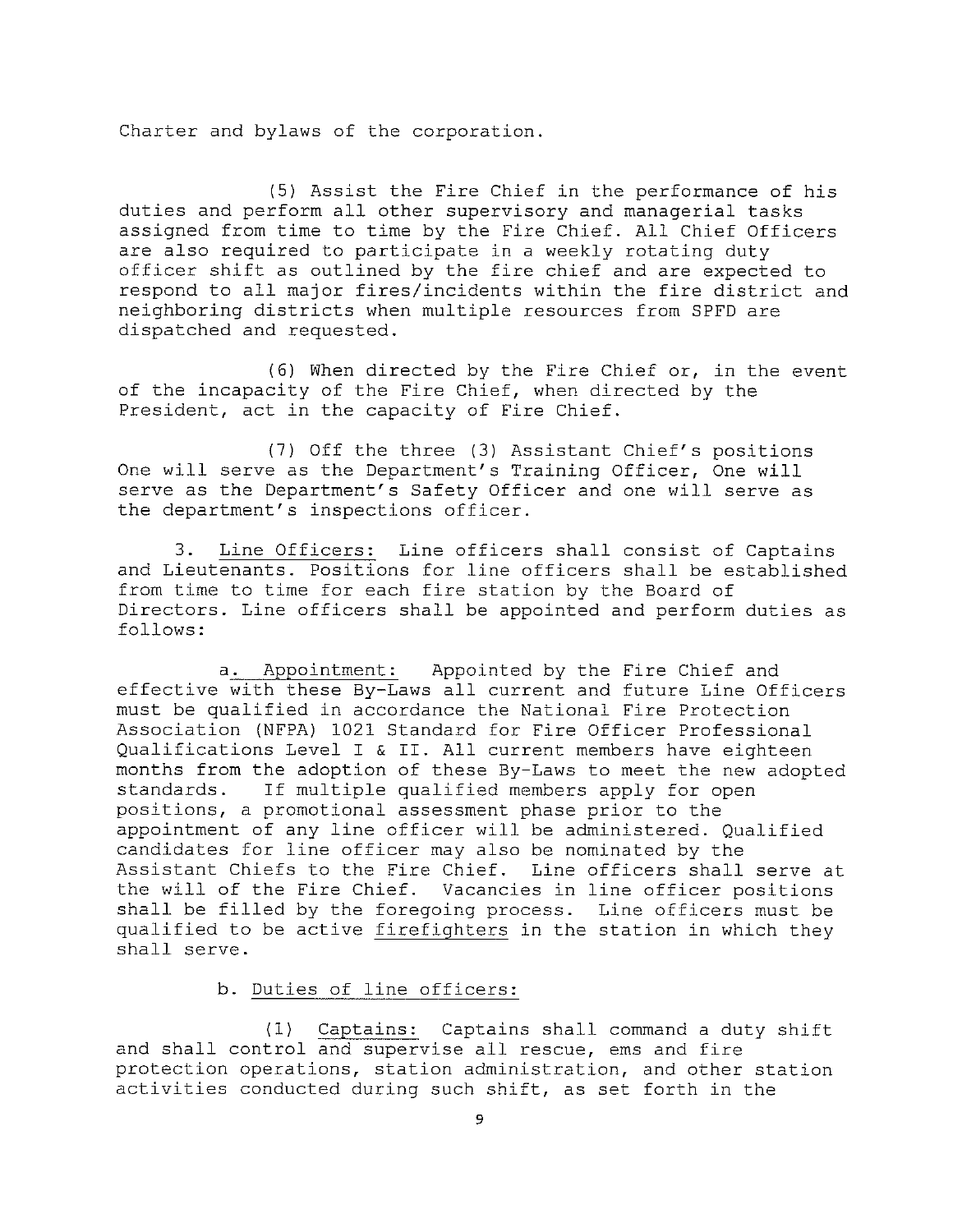station standard operating procedures. All Captains shall perform their duties IAW the adopted, SOG's, NFPA standards, ISO training requirements and the laws of Cumberland County and North Carolina. They shall submit to the Chief required reports as required by the Chief. When directed by the Fire Chief or the Assistant Fire Chiefs, they shall act in the capacity of Assistant Fire Chief or the Fire Chief; each captain shall act in the capacity of Assistant Fire Chief.

(2) Lieutenants: Lieutenants shall be second-in-command of a duty shift, which appointed and shall assist the captain of the shift in the performance of the captain's duties. Lieutenants shall act in the capacity of shift captain in the absence of the captain. They shall also perform additional duties as assigned by the Fire Chief or Assistant Fire Chiefs.

**4.** Active Firefighters/Rescue and Emergency Medical Technicians: The Board of Directors shall determine from time to time the number of active firefighters/ rescue and emergency medical technicians required to perform the fire protection business of the corporation. Active firefighters/rescue and emergency medical technicians shall be appointed and perform duties as follows:

**a.** Appointment: Active firefighters/rescue and emergency medical technicians shall be appointed by the Fire Chief. Any qualified person may make application for nomination and appointment as an active firefighter/rescue and emergency medical technician. Applications shall be made to the Fire Chief. For appointment active members should reside within the Stoney Point Fire District and all volunteers who participate in the overnight duty crew program, may reside outside of the Stoney Point Fire District. Active members (Firefighters/Rescue and Emergency Medical Technicians) shall serve at the will of the Fire Chief. Vacancies in active membership positions shall be filled by the foregoing process.

**b.** Duties and obligations of active firefighters/rescue and emergency medical technicians.

(1) FF=s/EMT=s/ERT=s shall obey the lawful commands of their line officers, Assistant Fire Chiefs and the Fire Chief and perform fire protection, rescue and emergency medical services in accordance with the standard operating procedures of the corporation and with the charter and bylaws of the corporation.

(2) Each active member shall undergo the minimum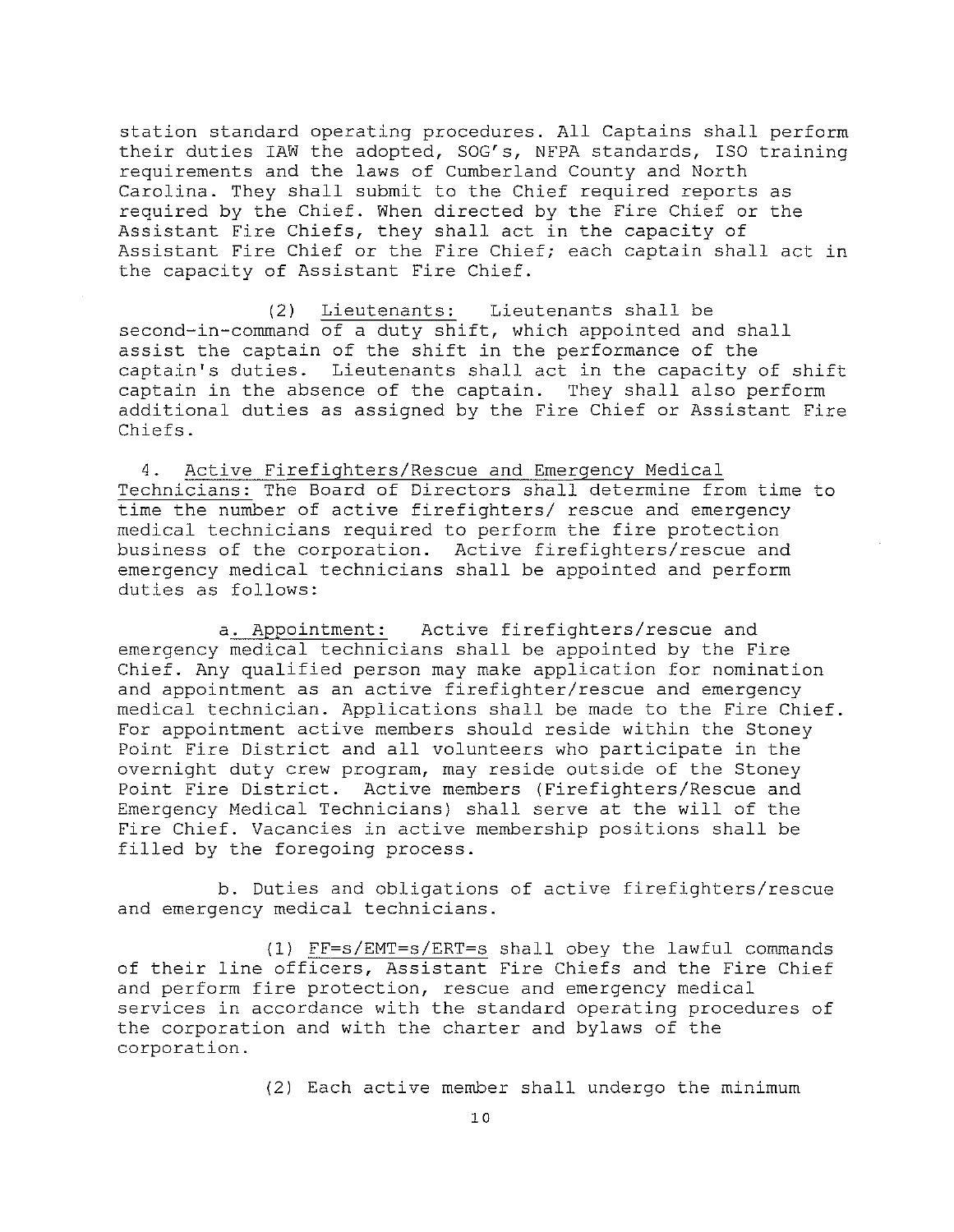training required by North Carolina law and insurance regulations or as required by the DOl/ISO rating bureau in order to maintain current ISO rating.

(3) Active firefighters, emergency medical technicians and emergency rescue technicians shall attend all meetings called by their Assistant Fire Chief and the Fire Chief.

(4) No active member shall appear at meetings or perform duties under the influence of alcohol or other drugs nor shall active members use insulting, indecent or improper language or otherwise engage in conduct (Sexual Misconduct or Harassment) which would bring discredit upon the corporation.

(5) Each active member answering the alarm shall remain on duty or at the emergency scene until relieved by proper authority and shall return to the fire station to ready equipment for further service, unless relieved of such duty by proper authority. Any member not answering roll call at the fire station after equipment returns without being properly excused<br>will not receive credit for attendance at the fire. The officer will not receive credit for attendance at the fire. in charge of the Incident may excuse and relief members and is responsible for the completion of the National Incident Fire Report (NFIRS).

## **ARTICLE VII**

Fiscal controls of the corporation shall be as follows:

1. Books and Records: The Corporation's Treasurer shall account for and maintain records of all receipts and disbursements of funds and other financial transactions of the corporation, including accounts receivable and payable, in accordance with generally accepted accounting procedures. The Fire Chief shall keep records of the receipt and disposition of all equipment and supplies provided to his stations. (The corporation secretary / bookkeeper will maintain these records, receipts, and perform duties so delegated by the President, Treasurer and Fire Chief).

2. Deposits: All monies received by the corporation shall be deposited into and disbursed from the account of the corporation in such depositories as the Board of Directors from time to time may designate, provided that the Board of Directors may authorize a petty cash fund which shall be managed by the Fire Chief in accordance with generally accepted accounting procedures. The Board of Directors shall from time to time designate by resolution to the depository concerned the persons who shall be authorized to issue checks, drafts, or other orders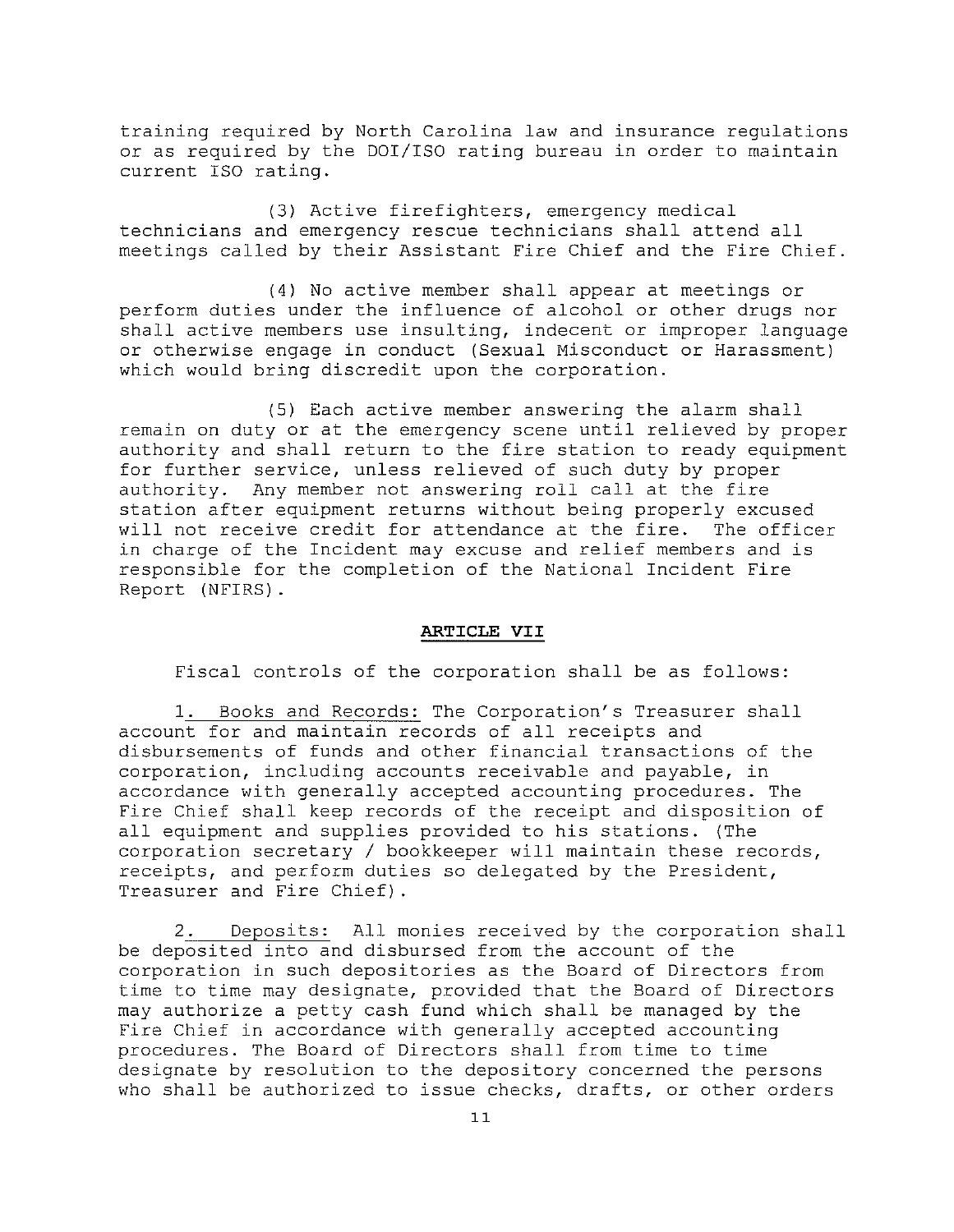for the payment of money in the name of the corporation.

**3.** Contracts: Except as may be otherwise provided in these bylaws, no contract or agreement, for goods, services, loans, or other purpose, may be entered into and no instrument obligating the corporation or encumbering its property may be executed and delivered on behalf of the corporation by a director, officer, fire chief, assistant fire chief, line officer, active firefighters, emergency medical technicians, emergency rescue technicians, and any other member of the corporation, or any other person unless such person has express written authority from the Board of Directors to perform such acts.

**4.** Purchasing: With the exception of vehicle and equipment repairs purchases in excess of \$1,500 shall have at least three written bids for each item. Fax bids are acceptable for these bid responses. A NO BID from a known supplier of the items on the purchase request is considered a valid bid. In the event of a NO BID by a supplier, another supplier shall be sought to obtain three bids.

When it serves the Fire Department's interest best, purchases may be best affected by utilizing Federal or State of North Carolina contracted pricing schedules rather than going to the expense of conducting the department's bid process on items or commodities contained on these established contracts. Cooperative bidding and the resulting purchase agreements issued jointly with other North Carolina Fire Departments, Counties and Cities is encouraged where it financially benefits our Department. Such "Co-op" agreements are subject to Board approval where required.

**5.** Audit: From time to time, but no less than once a fiscal year in the last month thereof, the Board of Directors shall cause an audit to be made of the financial and property accounts and records of the corporation. The auditor shall be a person of appropriate experience in conducting audits and shall have no business or personal relationship with the person responsible for the accounts or records being audited.

#### **ARTICLE VIII**

The corporation is subject to the Workmen's Compensation laws of North Carolina and shall purchase Workmen's Compensation insurance, as by law allowed or required, covering all persons actively engaged in fire protection services, to include active firemen, line officers, Assistant Fire Chiefs and Fire Chiefs.

All persons actively engaged in fire protection, emergency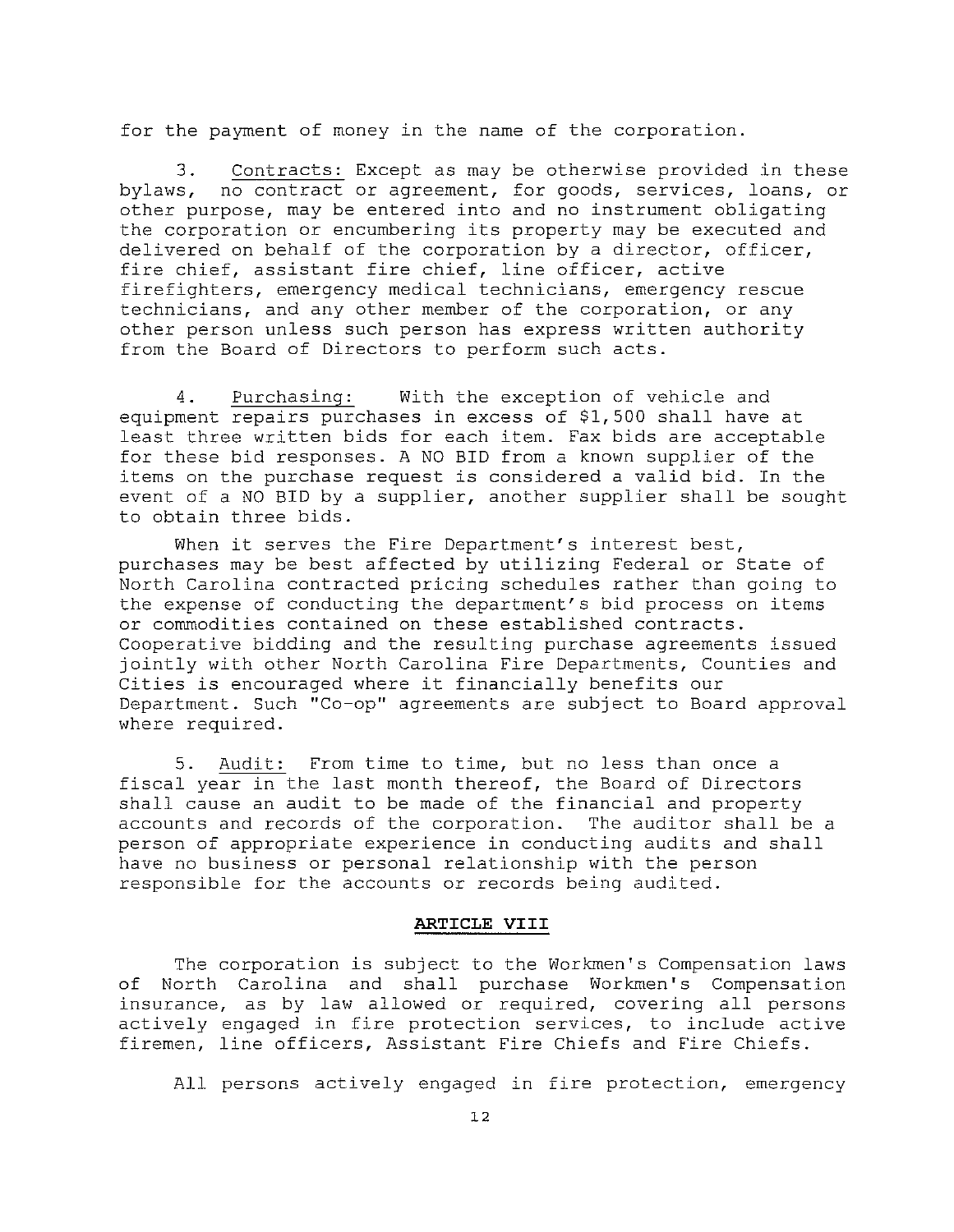medical and rescue services should be members of the North Carolina Firemen's Association so as to be covered by the Firemen's Relief Fund.

All persons actively engaged in fire protection services, which are qualified to do so, shall be encouraged, but not required, to join the North Carolina Firemen's Association Fraternal Insurance Program and the North Carolina Firemen's Pension Fund.

# **ARTICLE IX**

If the corporation loses its contract for fire protection services with the County of Cumberland for any reason or the Board of Directors determines the corporation no longer desires to provide such services, the Board of Directors shall cause the dissolution of the corporation. In the event of the dissolution of the corporation, all property and assets of the corporation shall be conveyed either to another not for the profit corporation providing fire protection services in the Stoney Point Fire District or to one or more like corporations or public bodies in the sole discretion of the Board of Directors. In no event shall any property or assets of the corporation be disbursed to any director, officer, or other official, including active firemen, of the corporation or to any other person financially interested in the corporation.

# **ARTICLE X**

# Junior Firefighter Program:

1. General. This article is to set forth the general guidelines for those personnel actively participating in the Stoney Point Fire Department's Junior Firefighter program. This program is intended to promote a safely conducted and managed training<br>program, to instill a sense of responsibility and civic program, to instill a sense of responsibility and civic consciousness and safe Firefighting techniques for selected young citizens.

**2.** Membership. Membership is open to those young persons in Junior High School and High School having passed their 16th birthday and not yet reached their 18th birthday. All prospective Junior Firefighters shall be appointed by the Fire Chief. Any qualified Junior Firefighter may make application for nomination and appointment as an active Junior Firefighter. Applications shall be made to the Fire Chief. For appointment active Junior Firefighters must reside within or a reasonable distance of the Stoney Point Fire District. On a case by case basis as approved by the board of directors, other qualified Junior Firefighters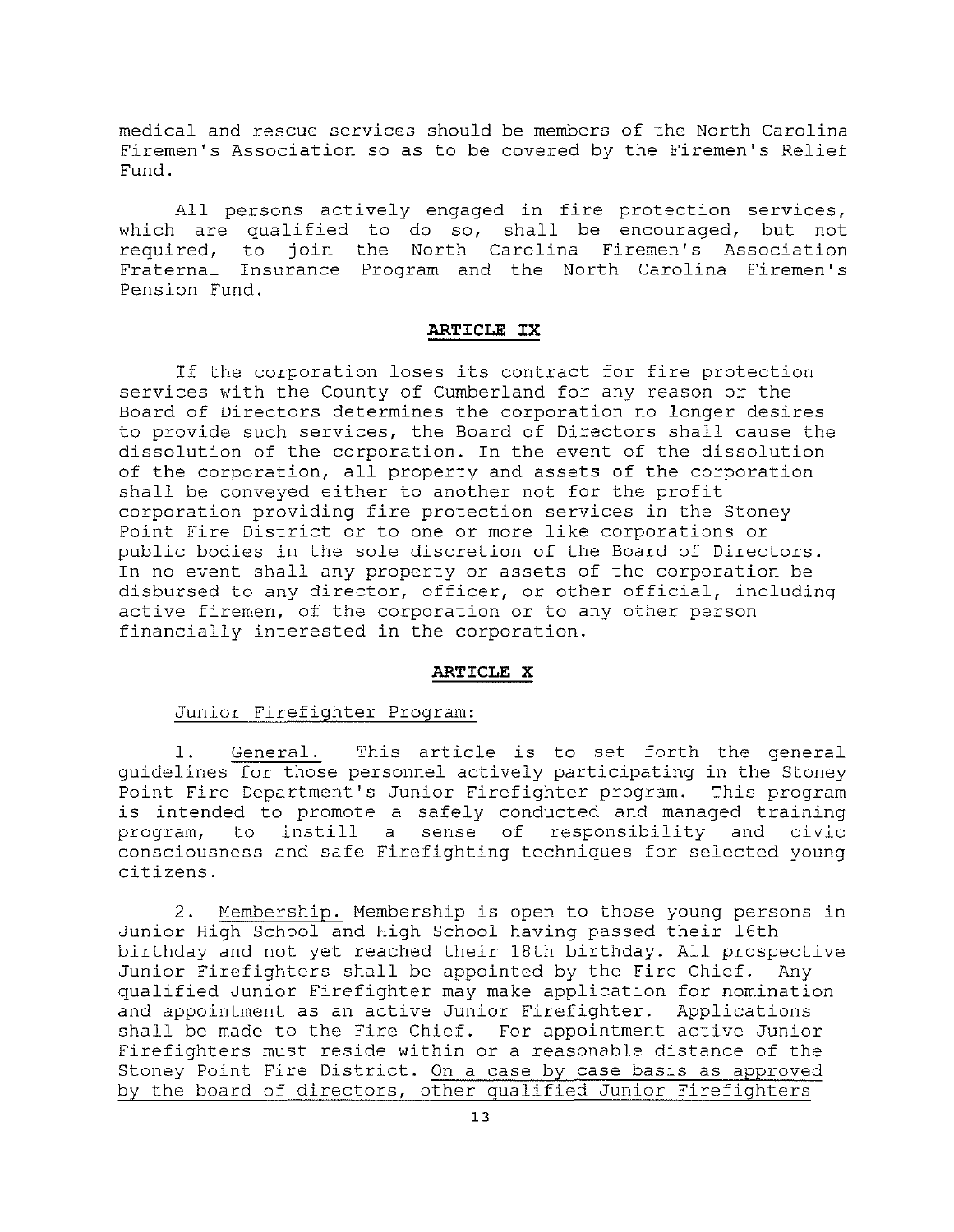that reside in another fire district that does not sponsor an active Junior Firefighter program which district borders the Stoney Point Fire District may apply in the Stoney Point Fire Department's Junior Firefighting Program. All Junior Firefighters shall serve at the will of the Fire Chief. All Junior Firefighters that are in good standing on their 18th birthday will automatically be appointed active firefighter.

**3.** School Grade Requirements. Junior Firefighters will be required to maintain good grades in School. A **"C"** average or better is required. Failure to maintain these grades or show any drop in grades will be subject to dismissal from the program. This dismissal shall last for a period of 9 weeks or until the next reporting period. Participants will be required to furnish a copy of their report card to the chief after the close of each grading period on the weekly Thursday night meeting.

**4.** Duties and obligations of active junior firefighters. Junior firefighters will obey and follow the Junior Member Standard established by the NC Fire and Rescue Commission 2<sup>nd</sup> Edition dated January 01, 2008. Especially the Guidelines for Minors 16 and 17 Years of Age.

#### **ARTICLE XI**

#### **stoney** *Point Auxiliary*

**1.** General. This article is to set forth the general guidelines for those members who actively participate in the Stoney Point Auxiliary. The auxiliary is intended to provide the required and essential non-fire, rescue and emergency medical support to the Department as directed by the Fire Chief. Furthermore the Auxiliary provides and instills a sense of responsibility, pride and civic consciousness to its members along with a sense of community involvement.

**2.** Membership. Membership is open to those who actively apply to the President of the Auxiliary. (The Fire Chief prior to any membership vote by the auxiliary must approve all new applications.) All Auxiliary applicants must complete a general department application and a Firehouse Personal Information Form for data processing.

**a.** Appointment. Auxiliary members after attending two (2) meetings will by a majority vote of the active auxiliary membership present be voted on by secret ballot. All auxiliary members serve at the will of the Fire Chief and the Board of Directors of the corporation. For appointment auxiliary members must reside within a reasonable distance of the Stoney Point Fire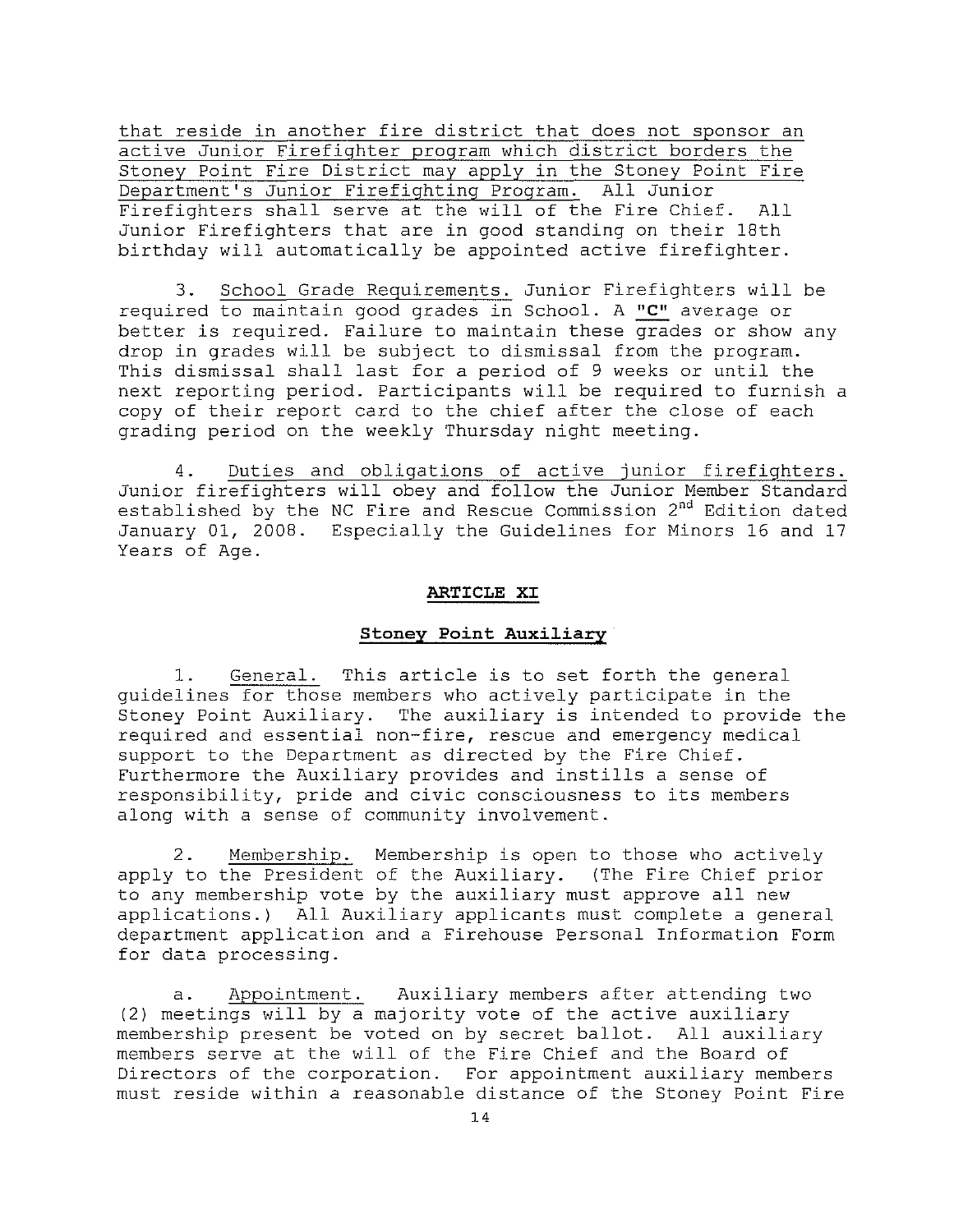District. The auxiliary falls directly under the direct supervision of the Fire Chief.

- b. Duties and obligations of the Auxiliary.
	- (1) Auxiliary members shall obey the lawful commands of their appointed officers, and the Fire Chief and the chain of command of the Fire Department in the absence of the Fire Chief.
	- (2) Auxiliary members shall attend all meetings called by their president or Fire Chief. Be present at all functions and committee meetings as called for by the President. Any member who misses three (3) functions in a row will be terminated without notice. In order to become re-instated as a member, the terminated person will have to go through the same process as a new member and approved by the majority. All meetings of the auxiliary shall be held at the principle office of the corporation (Station 13). Specific meetings such as dinner meetings may be held as voted on by the majority of the members present at a duly scheduled meeting of the auxiliary.
	- (3) No auxiliary member shall appear at meetings or perform duties or other services under the influence of alcohol or other drugs nor shall they use insulting, indecent or improper language or otherwise engage in conduct, which would bring discredit upon the Fire Department and Corporation. All auxiliary members in addition to these By-Laws must comply with all administrative Standard Operating Procedures pertaining to the overall operation of the Fire Department.
	- (4) Quorum A majority of the members of the auxiliary constitute a quorum at any meeting of the Auxiliary.

3. Number of Officers: Officers of the auxiliary shall consist of the following persons with the following duties:

- (a) There shall be one each of the following officers:
	- 1. President
	- 2. Vice President<br>3. Secretary
		- Secretary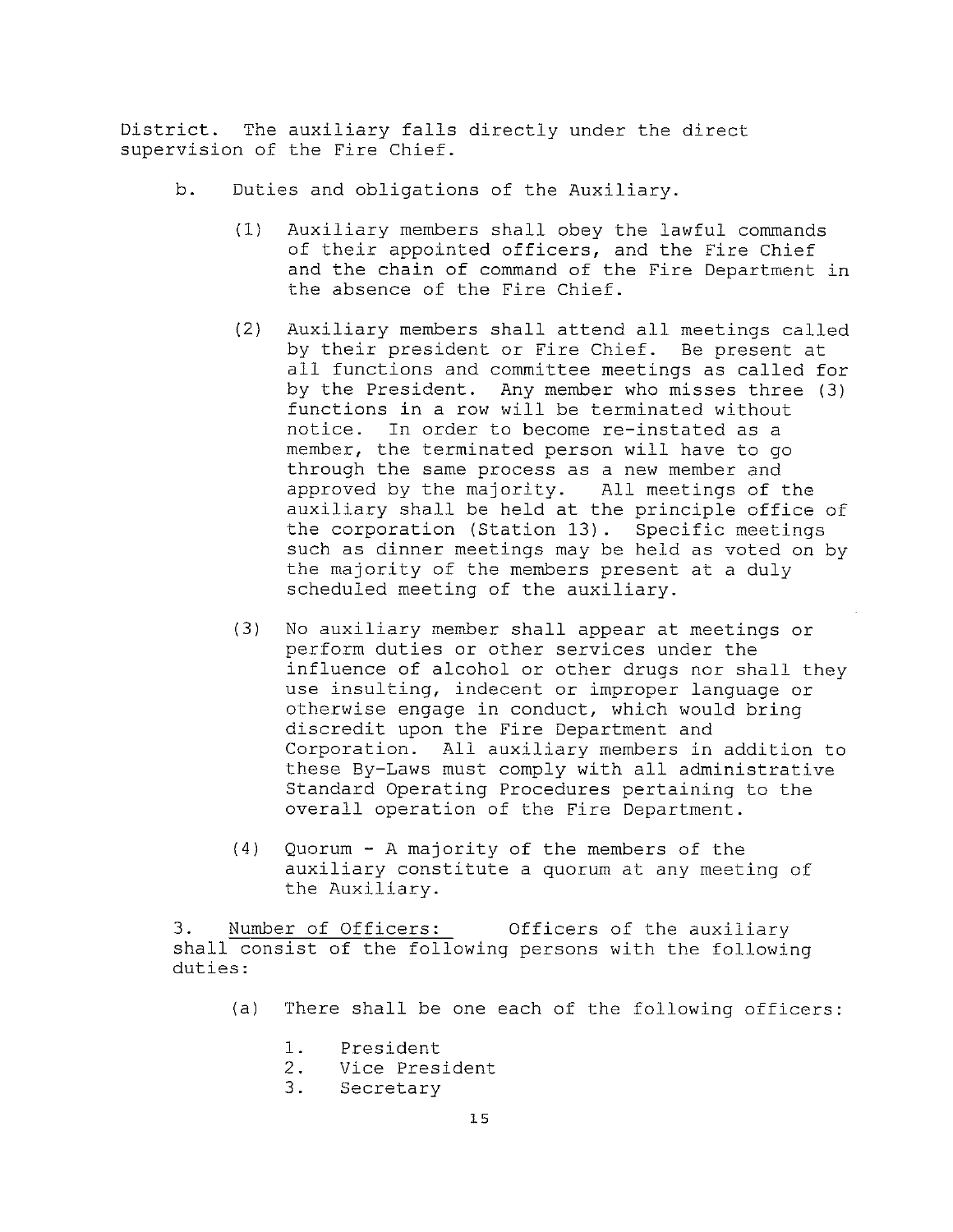4. Treasurer

- (b) Election & Annual Meetinqs: The foregoing officers of the auxiliary shall be elected by secret ballot by majority vote of the members present. It those members present constitute a quorum, it shall be action of the auxiliary. Officers will be elected by-annually on the second  $(\bar{2}^{nd})$  Wednesday in June during the annual meeting at a time set by the President. Officer will serve a two (2) year term and then must be re-elected by the auxiliary membership. Only members of the auxiliary may be nominated and elected as officers. Members of the auxiliary must complete one (1) year of membership with the auxiliary before being eligible to apply or be nominated for office. Officers shall assume their duties immediately upon election. The following rules shall govern the conduct of the election.
	- 1. Election shall be by secret ballot.<br>2. Ballots in election of officers sha
	- Ballots in election of officers shall not be cast by proxy.
	- 3. Nomination shall be made from the floor at commencement of the election.
	- 4. All members of the auxiliary will vote on all nominees.
	- 5. In the event of a vacancy of an officer's position the President shall appoint a member from the membership to fill the unexpired term of that position.
- (e) Notification: The Secretary of the auxiliary shall held in May of an election year a reminder of the byannual auxiliary election meeting. The secretary will also insure that all members of the auxiliary are notified who were not present at the May meeting preceding an election meeting. Notification shall be at least three (3) days prior to the date of the election<br>meeting. The primary purpose of the by-annual June The primary purpose of the by-annual June meeting of the auxiliary shall be for the election of auxiliary officers of the organization. Other business of the membership may be transacted after the annual meeting.
- (D) Substitute Annual Meeting: If, in the discretion of the President, the election meeting of the auxiliary cannot be held on the day designated by these By-Laws, a substitute election meeting may be held at the call of the President any time during the month of June. The